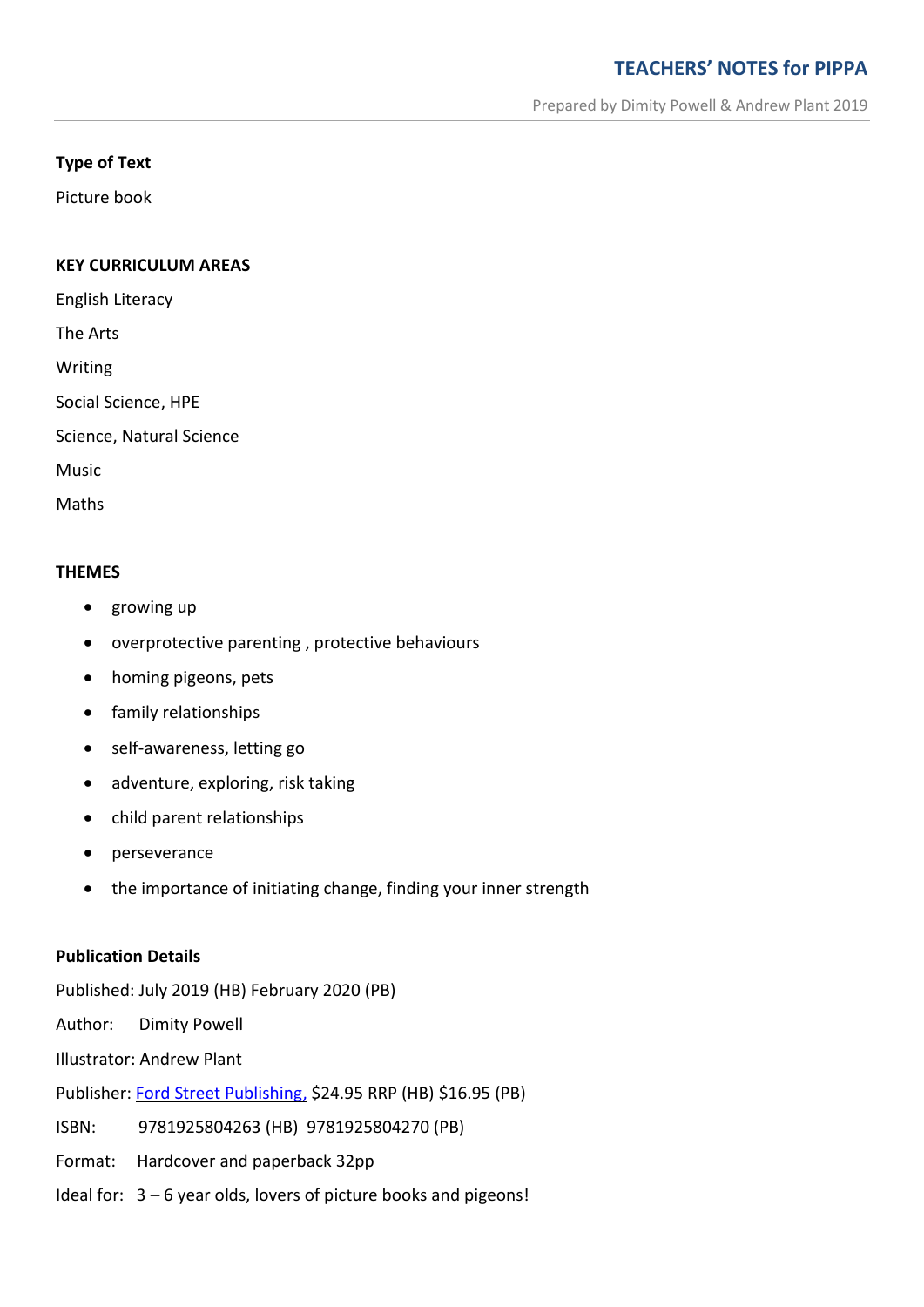These notes may be reproduced free of charge for use and study within schools and other educational institutions, but they may not be reproduced (either in whole or in part) and offered for commercial sale.

#### **SYNOPSIS**

*Pippa is a little pigeon with big blue-sky ambitions: to fly solo and explore the world beyond her nest. Her parents are less than thrilled with their risk-taking feathered fledging and smother her with well-meant yet suffocating warnings until one day she ignores them all, and takes the leap into the unknown…alone.*

*Pippa* is a light-hearted adventure tale about striking out alone, following your dreams and desires and experiencing what it's like when you get there. It is a tale that acknowledges the sometimes-suffocating affection parents have for their offspring, which can temper and frustrate a child's sense of freedom and adventure, and suggests that it's okay to take risks from time to time. Although the adventure may be perilous, it is still worth experiencing for you never know what glorious discoveries lie ahead.

#### **AUTHOR BACKGROUND**

Award winning children's author, Dimity Powell loves to fill every spare moment with words. She writes and reviews exclusively for children and is the Managing Editor for Kids' Book Review, one of the world's leading review sites for children's literature. She is a seasoned presenter both in Australia and overseas and believes picture books are food for the soul, to be consumed as often as possible. She regularly relishes creating her own including *The Fix-It Man,* (2017), and *At the End of Holyrood Lane*, (2018) her second title with illustrator, Nicky Johnston.

#### **WRITING STYLE**

Dimity's writing style is often described as powerful and emotive, laced with humour and lilting language to soften the often sensitive subject matter she tackles. *Pippa* is a slight departure from her usual issuedbased stories, inspired by her childhood memories of pigeon keeping. Their ability to navigate their way home from far distances still fascinates her to this day. This amazing trait coupled with a strong-willed, defiant young character like, Pippa (and many other six-year-olds) provided the background for a subtly informative yet action-based storyline.

Originally the Pippa in this story was a male bird character, called Columbus\* so named as a slightly humorous homage to one of our better-known historical explorers and risk takers, Christopher Columbus and his great (and sometimes misguided) yearning for adventure. Although she's had a gender change, the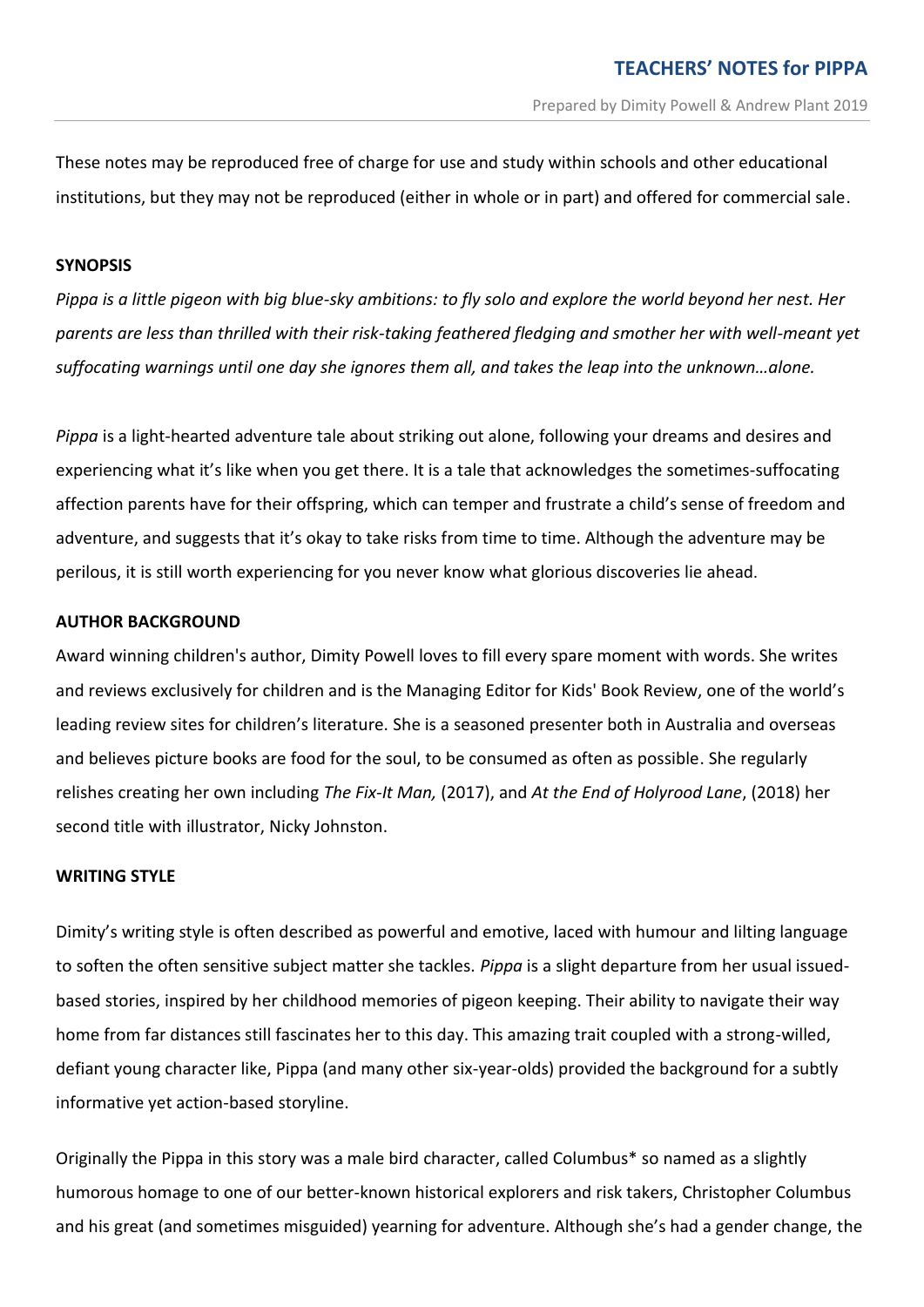sense of adventure and daring still prevails in Pippa's story. \*The scientific name for homing pigeon is **Columbia livia.**

# **ILLUSTRATOR BACKGROUND**

Andrew has been a bit of a bird-nerd most of his life, having travelled the world and so far seen over 1,100 different species of birds (not that he's counting!) So illustrating Pippa was a natural fit. He studied to be a zoologist, but quickly realised that he loved illustrating animals more than studying them. Andrew has now contributed artwork to 160 books and magazines, including writing and illustrating several Early Learning titles, science education books and picture books. Over the last few years, he has focused almost exclusively on picture books, as they allow the greatest scope for his imagination to take flight. Several of his picture books have been CBCA Notable Books.

Also by Andrew Plant

## As author/illustrator

- *The Poppy*
- *The Perfect Leaf*
- *Could a Tyrannosaurus play Table Tennis?*

## As illustrator

- *Spark*
- *Glitch*
- *The Little Dinosaur*

## **ILLUSTRATION STYLE**

With a science background, Andrew's work was initially very detailed and 'tight'. But over the years, he has loosened up quite a bit and enjoys adding spattered paint and sketchy pencil work to his illustrations now. The paintings for Pippa, although reasonably accurate anatomically, are not very detailed in terms of feathers or leaves etc. The artwork features unusual points of view and a strong focus on light, or its absence, which are features of most of his books.

## **SELLING POINTS**

- Published Australian author and illustrator
- Zero 100-year readership.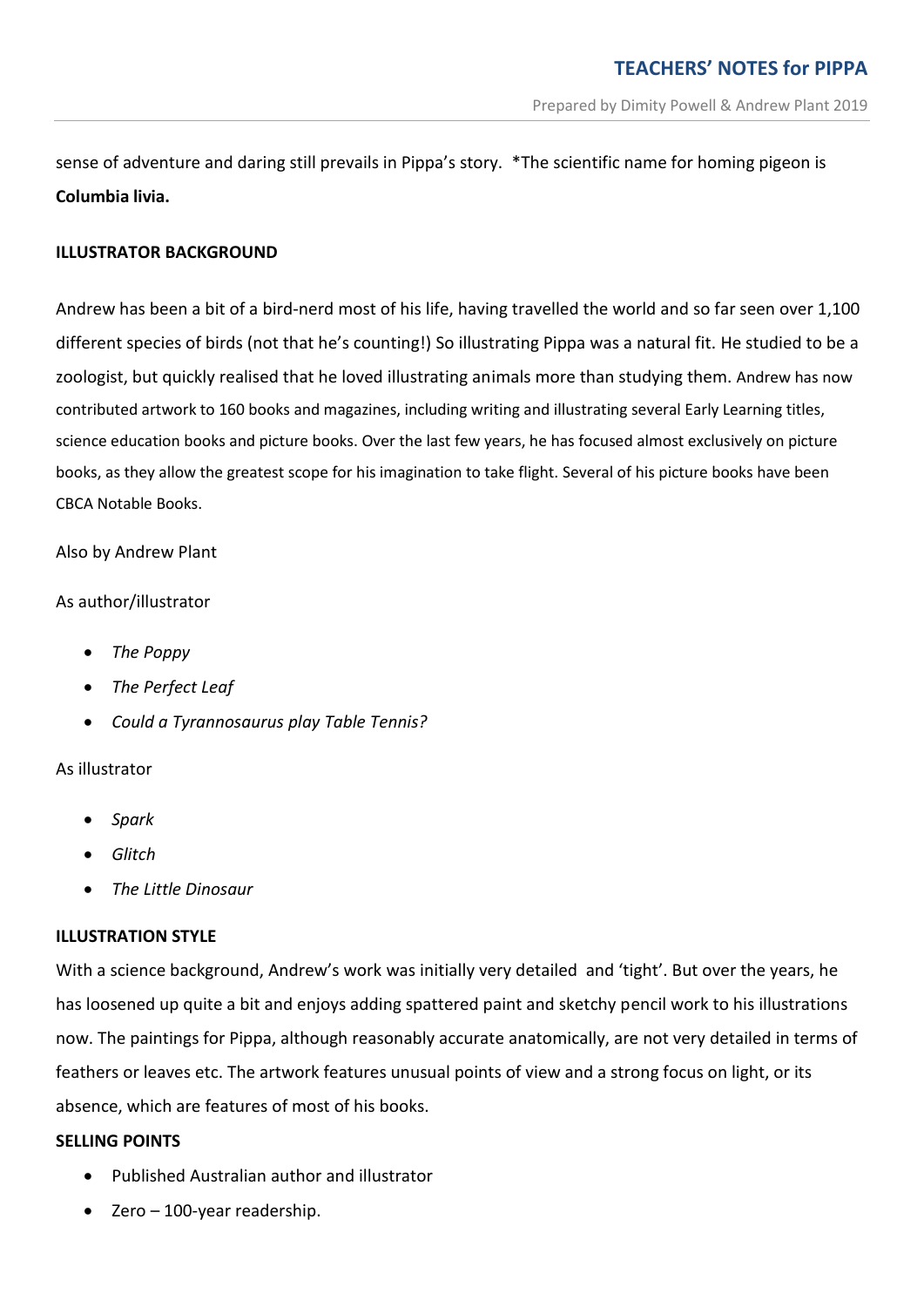- Champions the concepts of adventure, letting go, risk taking, embracing change and navigating through adversity
- Illustrates the unique instincts and abilities of the homing pigeon, which also reflect the emotions of young children intent on *'doing their own thing'* contrary to parental advice
- Highlights *'cause and consequence'* promoting cognitive developmental skills in pre-schoolers and early primary schoolers
- Addresses the Australian primary SOSE curricula plus many other areas including Geography, Science, Art, HPE, and Natural Science.
- Emphasises the importance of family as the core to contentment and security in a fun uplifting way
- Striking artwork that beautifully accentuates the sometimes misunderstood personality and unique traits of the homing pigeon

#### **ABOUT WRITING** *PIPPA*

We had a loft in our backyard when I was a kid and kept up to 20 pigeons at a time. They were incredibly good parents and FAST breeders so we were never short of eggs or babies – called *squeakers* because of their constant excited squeaking for food whenever a parent was about. I often stayed with them well after dark, petting them and watching them sleep, not to avoid my parents, although sitting in the pigeon coop was an excellent way of postponing my homework. I just loved observing them. Like lots of kids, I'd really loved to have had wings so I could fly.

Caring for my pigeons taught me a lot about societal structure, the benefit of routine, persistence, and joie d vivre – the way pigeons loved the simple pleasures of life like bathing, being with their mates and tumbling through the air first thing in the morning were observations that entertained and delighted me. Our pigeons were homing pigeons from racing stock. We never seriously raced them but we did 'throw' them from time to time from distances as far as 500 kms away from their home loft. They always came home. This ability to 'home' is an instinct that intrigues and fascinates me.

For many years, the idea of a little pigeon finding her way home alone bobbed around in my head. I wanted to pen a story about following your heart and believing in yourself. A few other picture books about pigeons surfaced soon after and I thought my procrastination meant my ideas would never take flight. Fortunately, I was wrong and Pippa found her wings…and her way back home!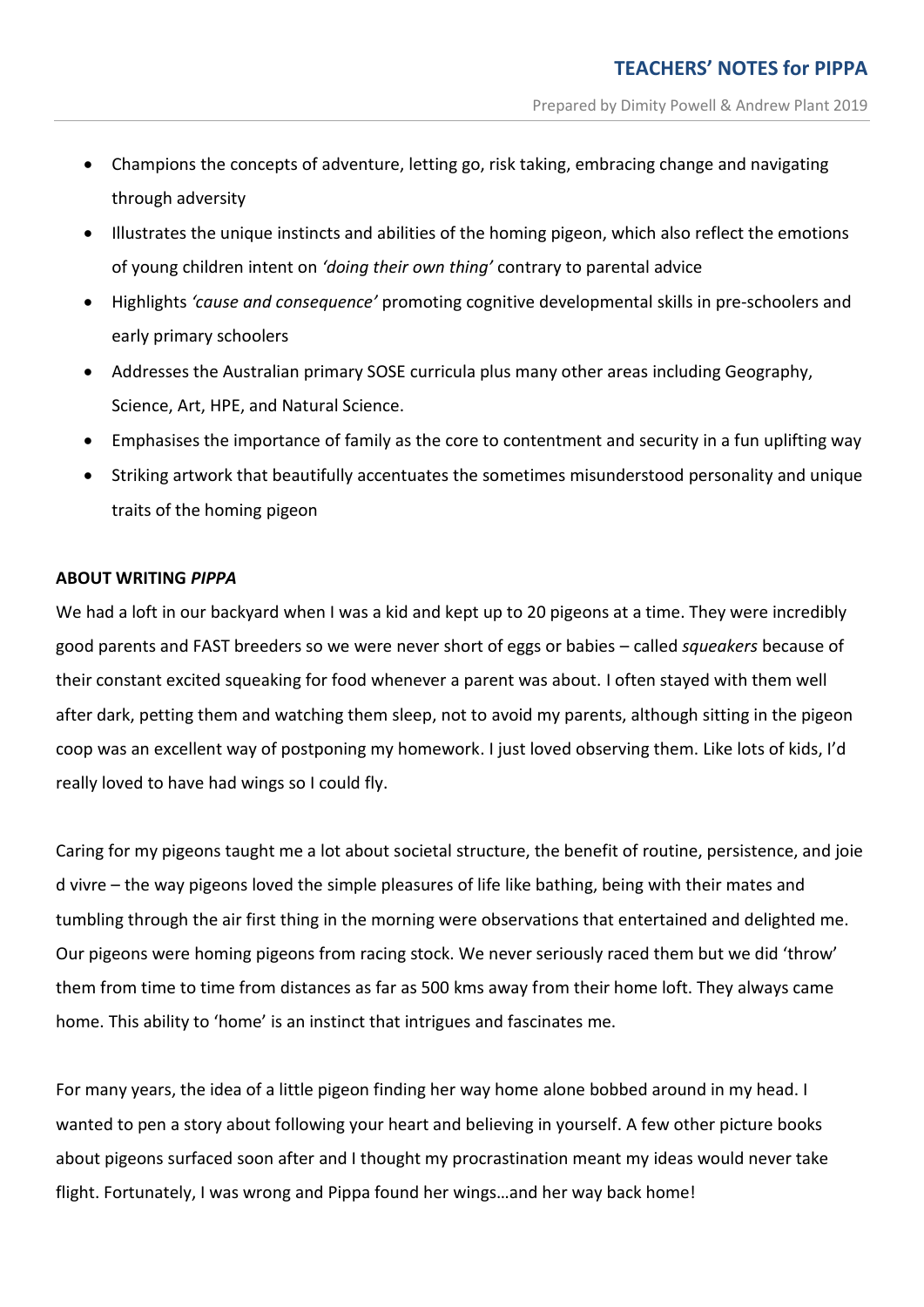Paying homage to the pigeon's unique homing instinct in an accessible way for children as a picture book has been the most rewarding part of this project. That and watching the cheeky faced Pippa burst into glorious life thanks to Andrew's stunning, life-like illustrations.

Ensuring that the language remained interesting and fun without slipping too steeply into an information dump about pigeons was the most challenging aspect of this endeavour. I wanted young children (and their parents) to recognise themselves in Pippa; as someone eager to begin her adventures without constant restraint from her parents. Pippa is energetic, wily, game for anything yet not without the childlike innocence and wants of many typical pre-schoolers – she gets hungry a lot for instance!

Andrew's technique of depicting Pippa's various stages of independence and eventual flight, beautifully capture the essence of this story in a way I hope children find exciting and informative and gives them reason to ponder about the humble pigeon even more.

#### **ABOUT ILLUSTRATING** *PIPPA*

I got my first pair of binoculars at age 10, and have been a bird-watcher ever since, so it's not surprising that many of my books feature birds. I even illustrated a bird field guide once (for Vanuatu, the Solomons and New Caledonia), a job where every feather had to be the correct size and colour, every detail spot on. Luckily, *Pippa* isn't like that. An ornithologist ( a bird expert) would be horrified by the facial expressions on Pippa, Peg and Percy, by the inaccurate feather patterns and eye details. But *Pippa* isn't a science book, although it's based on real science. It's a fable and an allegory and an adventure. Pippa is a character, not a museum specimen, and so I had the freedom to be creative.

When I first read Dimity's text, I straight away saw the whole book as being from Pippa's perspective. The reader isn't on the ground looking up – we're perched in the branches with her, flying alongside her. The only time we're stuck on the ground is when Pippa is trapped in the barn. Dimity and I didn't talk together about how the pictures should look – in fact, I have never discussed the illustrations with any author before I started the rough pencil sketches for their book. I never discuss the art with anyone. Not because I wouldn't value what the author in particular thought, but because if we don't share thoughts, then we get two imaginations working full blast to produce one story. I love it when an author says "I never thought of that!" when I show an idea, just like I had never thought of their story. We're working separately, but need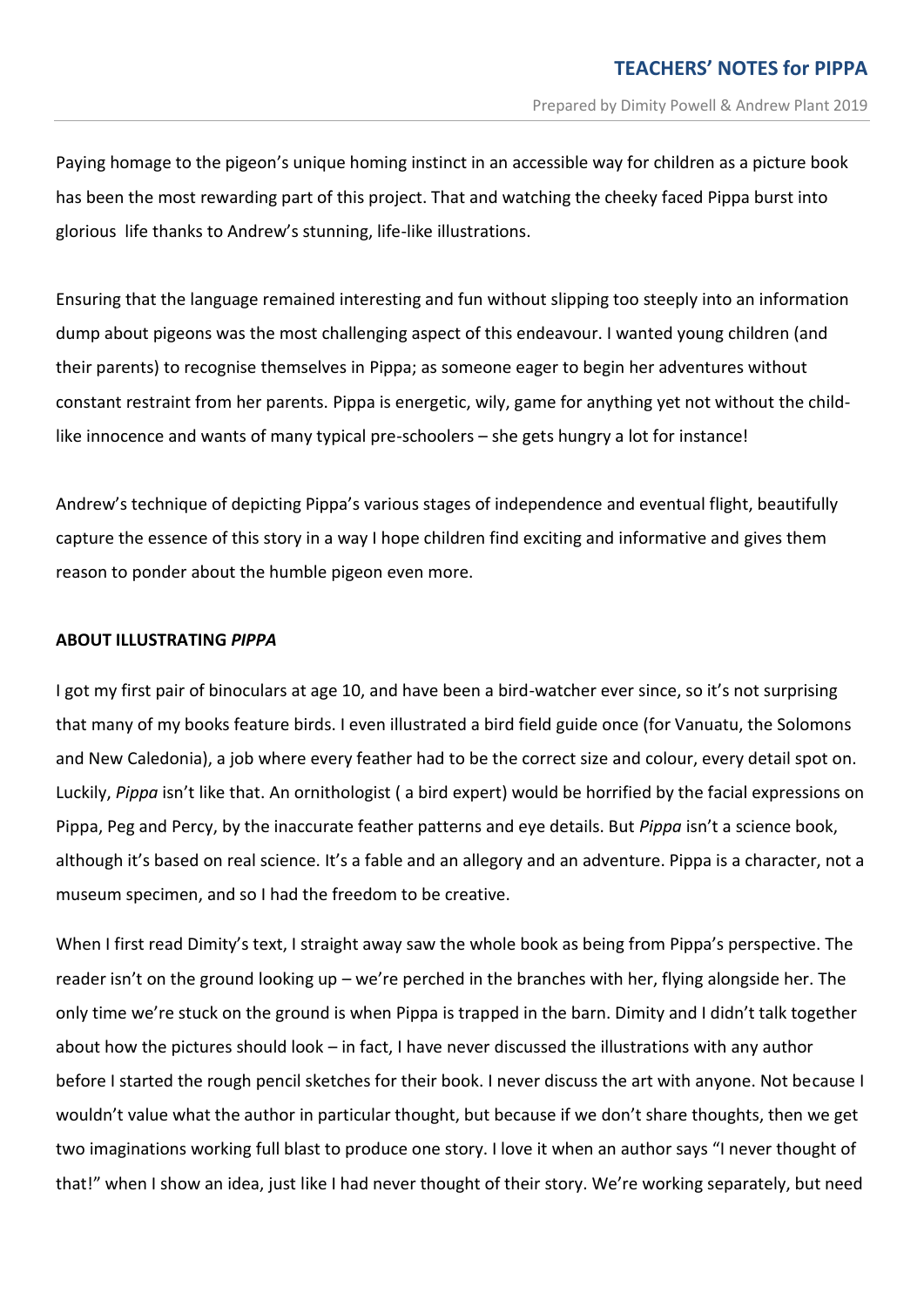each other to make (hopefully!) magic. So I doodle. I mull. I procrastinate. I start sketches and give up. I get great ideas that turn out to be awful, and nearly give up on silly little thoughts that turn out to be winners.

The main design idea of the book that I finally decided on, after trying out and discarding a couple of others, is that when Pippa is 'trapped' in some way – by her parents' concerns, or actually trapped in the barn – the pictures are trapped in little boxes too. It isn't until Pippa is flying free that the art fills up the whole page. It's an idea I've used once before, not that it's my original idea. *Where the Wild Things Are* does it too. What I find very interesting is that, when I'm doing school presentations, and I ask the students what is it, in the illustrations, that changes through the book, it is rare for them to pick up on the size changes, despite it being such an obvious feature. They seem to focus on the content of the art, rather than the design aspect. I believe that this is a discussion opportunity well worth pursuing, especially for those class levels creating their own picture books.

The paintings are acrylic, with watercolour pencil scribbles as well. I like acrylic's powerful colours, and the fact that I can go over mistakes!

The problem that took the longest time to resolve was Pippa's look. Wild homing pigeons come in an almost endless variety of patterns and colours. How Pippa looked would then determine how her parents look. (There are a lot of pigeon fanciers out there, and they know what colour-and-pattern parents can produce which colour-and-pattern child.) I tried a lot of variations, but eventually settled on one of the most common – with a single out-of-place dark feather on the wing for fun. I liked the idea that kids could look at an average pigeon and say "Look! There's Pippa!"

## **TEACHING POINTS & ACTIVITIES**

This book may be used in whole class, small group or independent learning activities in schools.

Please note, the following suggestions and activities are suited to a variety of year levels spanning Foundation to Year 6 primary aged children. Some activities may be applicable to early secondary school students, as well. Where possible, Australian [Curriculum](http://www.australiancurriculum.edu.au/) goal codes have been included which address Foundation to Year 2 curriculum learning outcomes and apply directly to the targeted audience intended for this book,  $(3 - 6$  years).

## **Knowledge and Literal Understanding**

- Before Reading (Interpreting, analyzing, evaluating / **[ACELY1660](https://www.australiancurriculum.edu.au/Search/?q=ACELY1660)**)
	- Show the cover to the class and ask the students what they think the book might be about.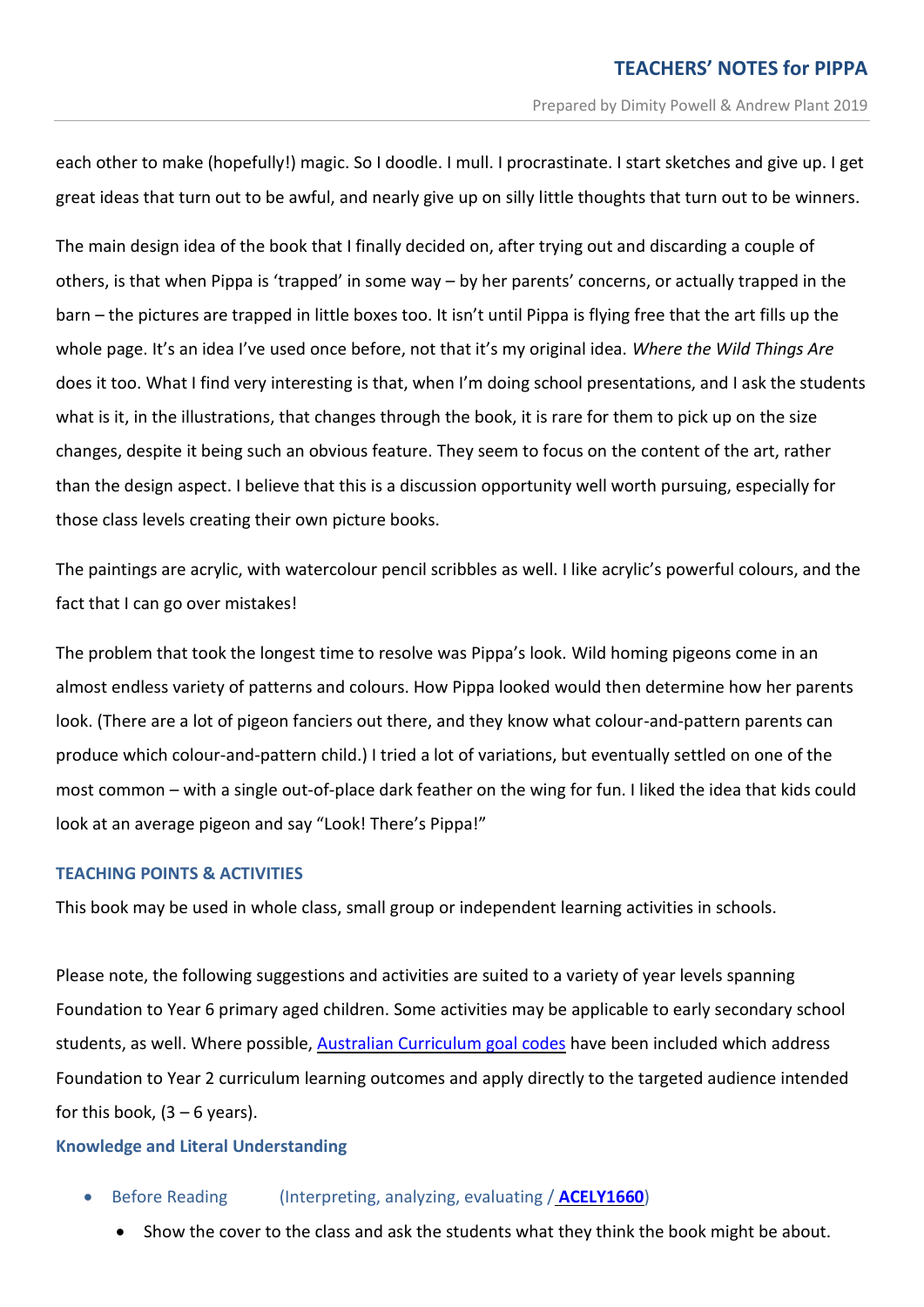- Read the back cover blurb. Does this give them more of an idea of what the book could be about?
- Ask students if they can recognize and name of the bird shown on the cover.
	- Ask them what they know about this bird.
	- Can they name some of the stigmas or facts that surround pigeons?
- During Reading
	- Ask students if Pippa reminds them of anyone they know: a friend, a sibling, themselves perhaps.
	- What is their first impression of Pippa? Do they regard her as brave and daring or naughty and disrespectful?
	- What changes does Pippa experience during the story?
	- Discuss why they think Pippa wants to escape on her own so badly.
	- Ask students how they perceive Pippa's situation. Do they think she is happy at home? Or just restless to be somewhere else.

# **Inferential and Critical Thinking**

- After Reading (Responding to literature / **[ACELT1783](http://www.scootle.edu.au/ec/search?accContentId=ACELT1783)**, **[ACELT1582](http://www.scootle.edu.au/ec/search?q=ACELT1582&field=title&field=text.all&field=topic)**, **[ACELT1578](http://www.scootle.edu.au/ec/search?q=ACELT1578&field=title&field=text.all&field=topic)**)
	- Ask students how they think Pippa views her father and her mother at the end of the story.
	- What are the students' impressions of her parents?
	- Are they relieved that Pippa made it home?
	- Do they find the ending: satisfying, confusing, hopeful, predictable, a surprise, comforting, or a relief?
	- Gently enquire if any of the students have ever experienced a situation for the first time that frightened them. Discuss how it made them feel.
	- What did Pippa do to achieve her dreams? Do they think it worked? Discuss what students would do or have done? Would they have ignored their parents' warnings as well?
	- The text is a lightly metaphoric look at parenting. Examine the similarities between Pippa's character and parents and their own family situations.
	- Whom do students regard as the main character of the story? Who are the sub or secondary characters?
	- Why are the sub characters important to the story?
	- How do they support Pippa and help her learn from her situation?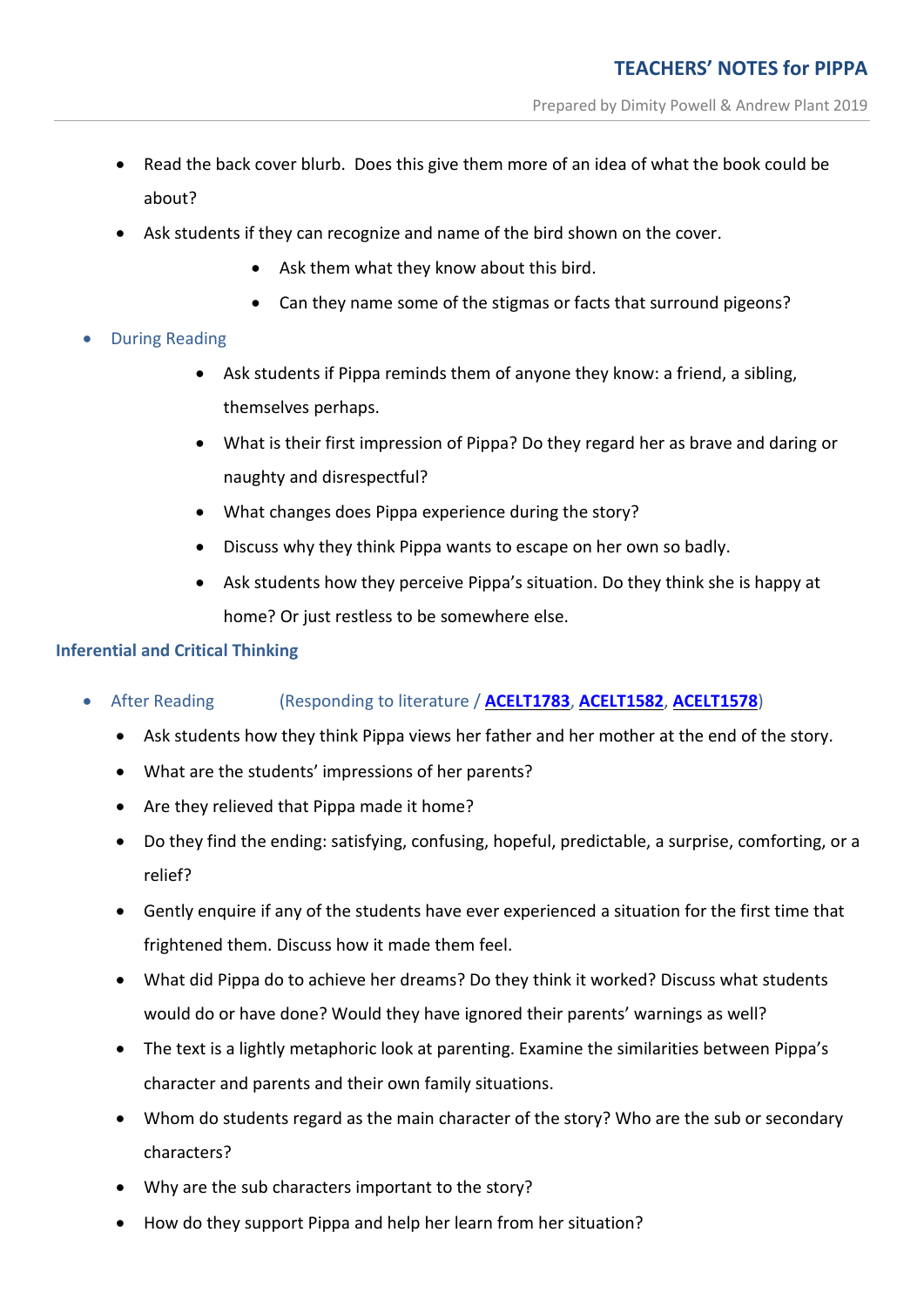## **CROSS-CURRICULAR DISCUSSION AND IDEAS**

#### **ENGLISH LITERACY SKILLS**

Vocabulary (Language for interaction/ **[ACELA1462](http://www.scootle.edu.au/ec/search?q=ACELA1462&field=title&field=text.all&field=topic)**)

- Alliteration give examples from the story.
- Onomatopoeia where and how is it used to emphasis the situation

## Grammar (Expressing and developing ideas / **[ACELA1786](http://www.scootle.edu.au/ec/search?q=ACELA1786&field=title&field=text.all&field=topic)**, **[ACELA1451,](http://www.scootle.edu.au/ec/search?q=ACELA1451&field=title&field=text.all&field=topic) [ACELA1462](http://www.scootle.edu.au/ec/search?q=ACELA1462&field=title&field=text.all&field=topic)**)

- Why do they think the main character in the story is named Pippa?
- Discuss the meanings associated with some names. Do students know what their name means?
- Investigate the meaning of Pippa's name in relation to the habit of baby pigeons 'pipping' their eggs when hatching.
- Discuss how the punctuation used enhances the flow and drama of the story.
- Do certain words and adjectives link to the action sequences and emotions depicted in the illustrations? If so, which ones?
- Identify some of the metaphors and similes the author uses and discuss their meanings. For example; '*snaking river', 'a patchwork of paddocks', 'a blistering bullet…shot past her.'*
- Encourage students to identify some of the adjectives used. Can they suggest other words or ways to describe Pippa's flight and plight?
- There is very little dialogue shown in this story. Why do students think this is? Does it make the story easier or less easy to follow?
- How does the dialogue replicate the sounds a pigeon makes?

Comprehension (Wellbeing / **[ACPPS005,](https://www.australiancurriculum.edu.au/Search/?q=ACPPS005) [ACELT1581](https://www.australiancurriculum.edu.au/Search/?q=ACELT1581)**)

- Get students to name the sequence of events in this story. Attempt this via:
	- o Listing them as a group
	- $\circ$  Writing out key sentences from the story, cutting them out and then getting students to arrange in order
	- o Illustrating scenes in correct order of occurrence
- Discuss how it would affect the feeling and outcome of the story if it began at a different point in time, i.e. in the middle of the falcon attack.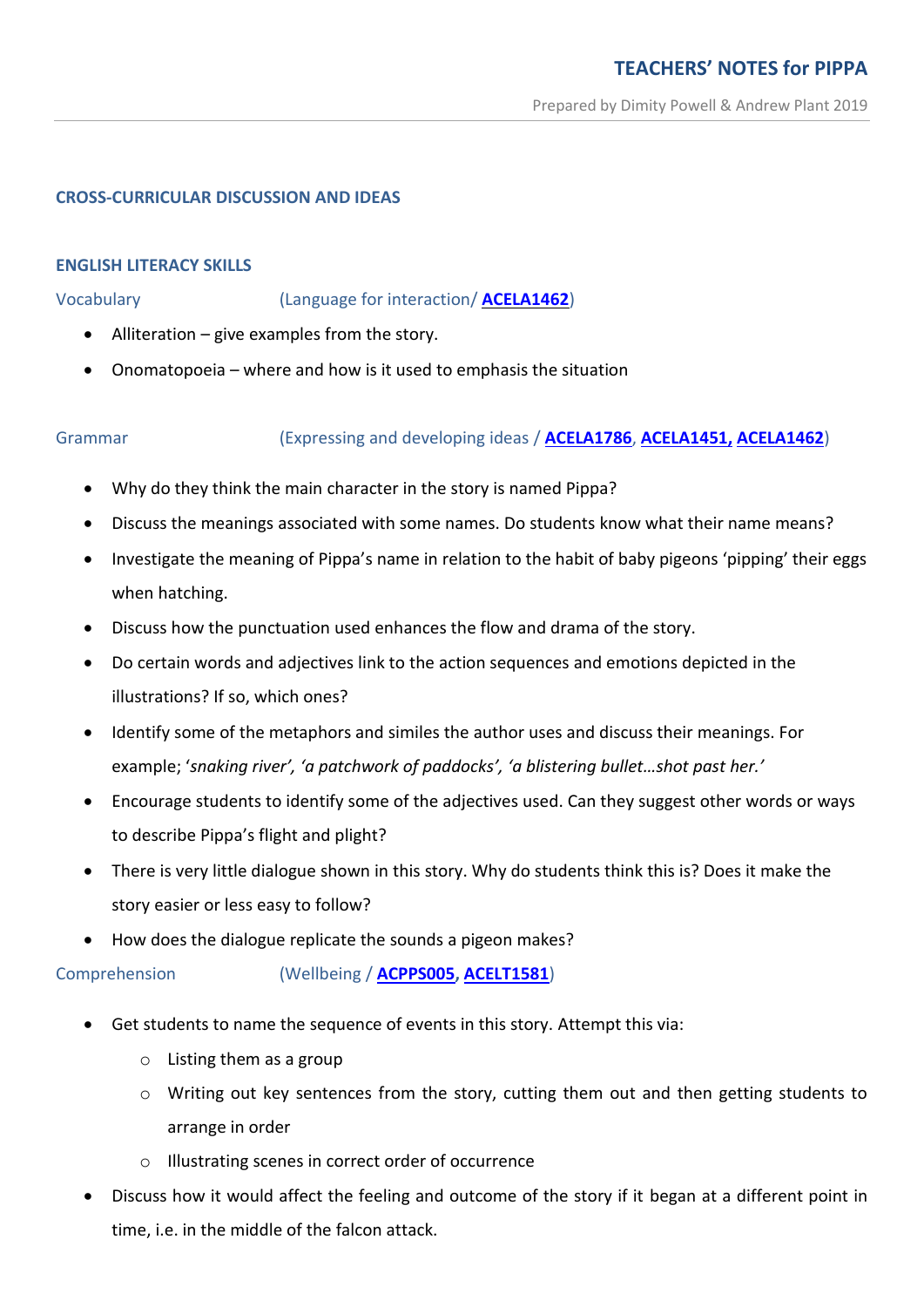- Do the illustrations follow the story? Do they enhance it, if so, how?
- At which point or points do Pippa's emotions change? How many times does this occur?
- Were students able to predict what would happen next? Name the clues in the text and pictures? If not expected, how did it make them feel? Were they ever anxious about what could happen next?
- What do they think happens after Pippa returns home?
- Make a list of the various emotions and the adjectives that describe to them that Pippa is experiencing eg. Hungry, frightened, frustrated, excited, happy, free…
- Discuss whether students feel this is a sad story, a scary one or a happy one and encourage them to give reasons based on the words and images used.

# Writing (Examining literature / **[ACELT1584](http://www.scootle.edu.au/ec/search?q=ACELT1584&field=title&field=text.all&field=topic)**)

- Identify whose point of view (POV) the story is written in.
- Attempt to write the story from a different POV: her father, mother, a friend, the falcon.
- Get students to choose a scene and rewrite it using dialogue.
- Ask students to work in groups or pairs to create an Acrostic Poem using emotion words such as: HAPPY, SCARED, LOST, HUNGRY, GRATEFUL. Share with the class and compare.
- Write a book review of the story using the [WORKSHEET 1](http://www.dimitypowell.com/wp-content/uploads/2019/01/PIPPA-Book-Review-Worksheet-1.pdf).

## Literature and Media (Responding to literature / **[ACELT1582,](http://www.scootle.edu.au/ec/search?q=ACELT1582&field=title&field=text.all&field=topic) [ACELT1583](http://www.scootle.edu.au/ec/search?q=+ACELT1583&field=title&field=text.all&field=topic)**)

- Enquire whether students have ever seen information, news articles, YouTube videos etc. that depict pigeons in a certain way. Perhaps it's something their parents have relayed to them from one of these sources.
- Ask students to name cartoons, books or movies that have similar themes to *Pippa.*
- Define which ones stick most in their memories and discuss why? Is it because of the way they make them feel, for example.
- Consider how they end. Do all adventure tales end happily? If they think so, ask why they think this is.
- Which have the better endings? Which ones do students prefer most? Debate what makes a good ending and why that is important.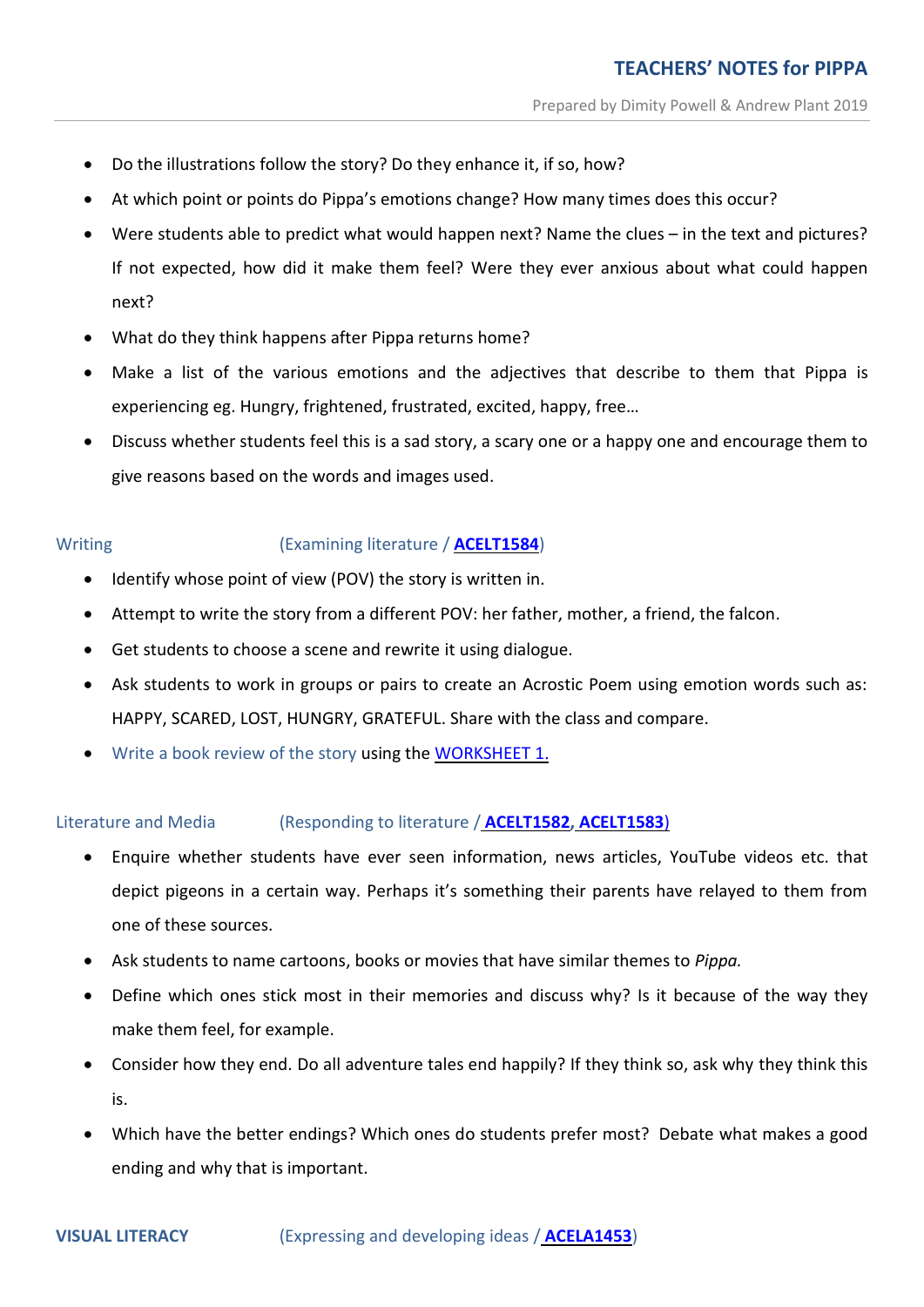- Search for the visual clues the illustrator includes in the story to show a change of:
	- o Emotion / action
	- o Time / situation
- How do the end pages make students feel? What do they project about this story?
- How do the illustrations depict the personalities of the characters and what they are experiencing?
- Examine the perspective and angles used in the illustrations. Do the students get a sense of being with Pippa, rather than simple looking up at her from the ground as they would normally?
- How does the use of altered or unusual perspectives enhance the story experience?
- What direction do most of the illustrations flow to and from? When does this direction change? How does this influence the story and what does it tell us about the main character?
- How do certain colours make students feel? How can they apply these feelings to this story?
- Discuss the use of colours to project or symbolise emotion and a change of circumstances and time in this story. (used with Visual Arts and Craft)
- Identify the predominant colour palette, and then list emotions to match those colours. Use their location in the story and the associated text to help identify matches.
- Ask students to identify Pippa's unique trademark.
- Ask student to draw their own favourite bird or animal. (used with Visual Arts and Crafts)

# **MATHEMATICS** (Probability/Chance, Shape, Numbers and Patterns **[ACMSP024](http://www.scootle.edu.au/ec/search?accContentId=ACMSP024&learningarea=%22Mathematics%22&userlevel=%281%29)**, **[ACMMG042,](http://www.scootle.edu.au/ec/search?accContentId=ACMMG042&learningarea=%22Mathematics%22&userlevel=%282%29) [ACMNA035](http://www.scootle.edu.au/ec/search?accContentId=ACMNA035&learningarea=%22Mathematics%22&userlevel=%282%29)**)

- Chance and Probability
	- o Explore the likelihood of Pippa making it home safely versus not.
- Shapes
	- $\circ$  Identify the geometric shapes and symbols used throughout the illustrations.
	- $\circ$  Count them and examine their use in the illustrations. Is it deliberate or incidental?
	- $\circ$  Discuss how certain shapes could produce certain subliminal impressions, eg. The use of square and rectangle boxes to 'enclose' and restrain Pippa vs. the absence of them when she is free-flying.
- Discuss the presence of patterns. Can students spot any wing feathers for example.
- Can students spot the numerical differences in the illustrations? The number of family members shown in the paintings, the number of pigeons in the flock, for example.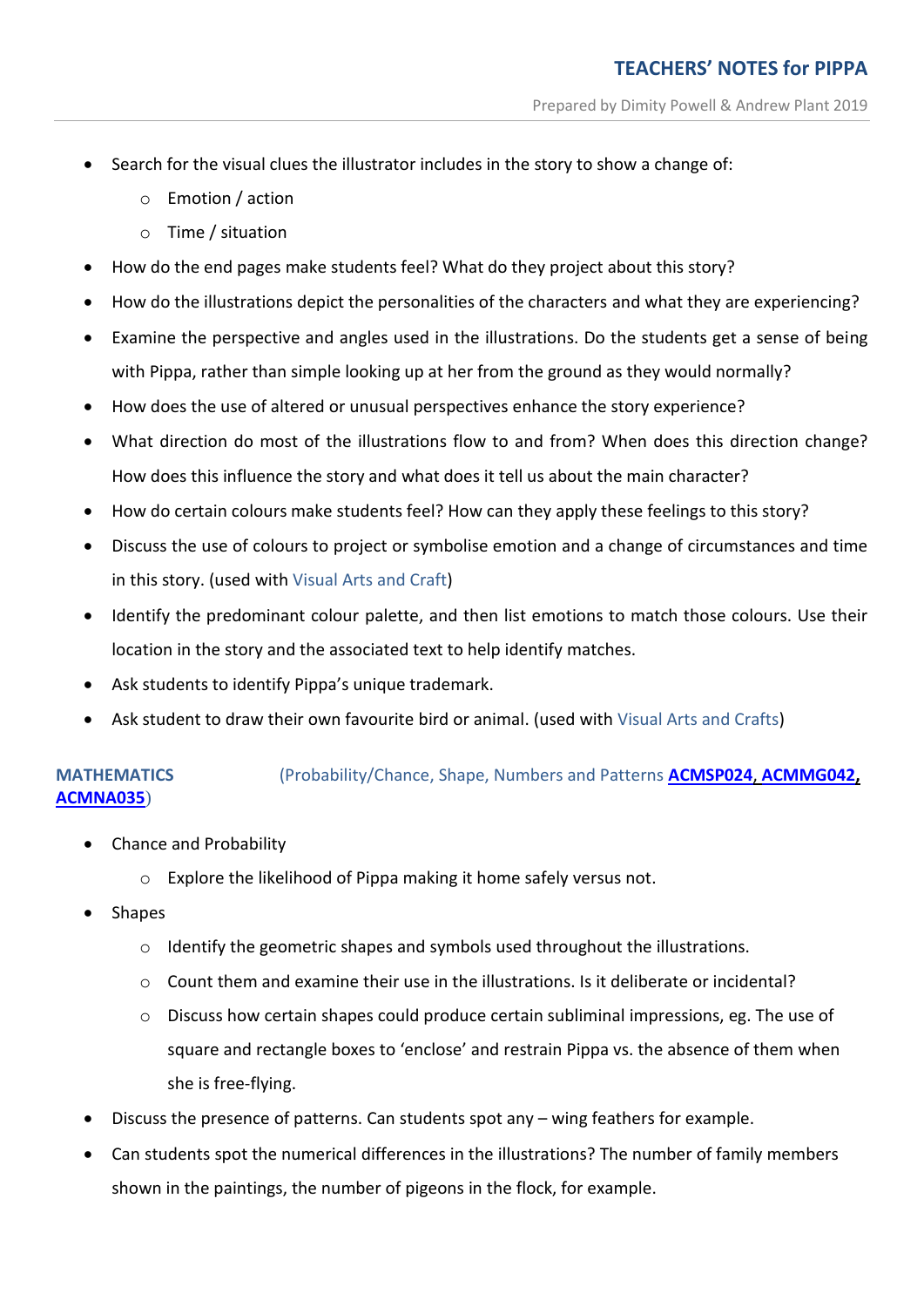# **THE ARTS**

# **VISUAL ARTS / CRAFT** (Visual Arts / Communicating ideas **[ACAVAM108](https://www.australiancurriculum.edu.au/f-10-curriculum/the-arts/visual-arts/?year=12755&capability=ignore&capability=Literacy&capability=Numeracy&capability=Information+and+Communication+Technology+%28ICT%29+Capability&capability=Critical+and+Creative+Thinking&capability=Personal+and+Social+Capability&capability=Ethical+Understanding&capability=Intercultural+Understanding&priority=ignore&priority=Aboriginal+and+Torres+Strait+Islander+Histories+and+Cultures&priority=Asia+and+Australia%E2%80%99s+Engagement+with+Asia&priority=Sustainability&elaborations=true&elaborations=false&scotterms=false&isFirstPageLoad=false#cdcode=ACAVAM108&level=F-2)**)

- Make an origami pigeon! Use the [instructions](http://www.dimitypowell.com/?page_id=1475&preview=true) included online or in this [video](https://www.youtube.com/watch?v=Yp6gu7cLUGI) link. Experiment with different coloured paper. String them up in flocks to make a mobile or chain and decorate the classroom etc. For a more simplistic version, try this [link.](https://www.youtube.com/watch?v=Ec7WZVKNto8&t=28s)
- Using [colouring-in](http://www.dimitypowell.com/pippa-downloadable-fun/) templates and worksheets, found online and throughout these notes, use colours to show emotion and time of the day in the various scenes.
- Invite students to name their favourite colour and explain why. (use with Visual Literacy)
- Ask students which page (spread) of the story they feel is the most dramatic or moving one and how it makes them feel? (This is known as the Blue page in picture books) What part of the story does this page occur?
- Which spread do they consider the scariest?
- Which do they deem is the happiest page?
- Ask students to draw their own favourite pet bird or animal and get them to describe any visual physical unique characteristics eg. Pippa's dark wing feather. (use with Visual Literacy)

# **MUSIC** (Communicating and interacting, wellbeing, Music **[ACPPS020](https://www.australiancurriculum.edu.au/f-10-curriculum/health-and-physical-education/?year=12994&strand=Personal%2C+Social+and+Community+Health&strand=Movement+and+Physical+Activity&capability=ignore&capability=Literacy&capability=Numeracy&capability=Information+and+Communication+Technology+%28ICT%29+Capability&capability=Critical+and+Creative+Thinking&capability=Personal+and+Social+Capability&capability=Ethical+Understanding&capability=Intercultural+Understanding&priority=ignore&priority=Aboriginal+and+Torres+Strait+Islander+Histories+and+Cultures&priority=Asia+and+Australia%E2%80%99s+Engagement+with+Asia&priority=Sustainability&elaborations=true&elaborations=false&scotterms=false&isFirstPageLoad=false#cdcode=ACPPS020&level=1-2), [ACAMUM082](http://www.scootle.edu.au/ec/search?accContentId=ACAMUM082)**)

- Listen to and watch the Book [Trailer](https://www.youtube.com/channel/UCFgJLJu4WVjGP7W_2HfJf6g) for this story. What type of music is used? How does it make students feel?
- What types of instruments suggest scary feelings? Excitement? Joy? Does the pace of the music dictate the feeling of this mini movie?
- Do students think background music is important for relaying the feel of the story and suggesting what it could be about? Do they think instrumental background music is enough or if a song with lyrics should used instead; what would they choose?
- Can music trigger certain memories? Ask students if they have a particular song that elicits strong memories, good or bad. (use with Science)
- Encourage students to name instruments or music styles that describe the various movements, vocal sounds and habits of a pigeon.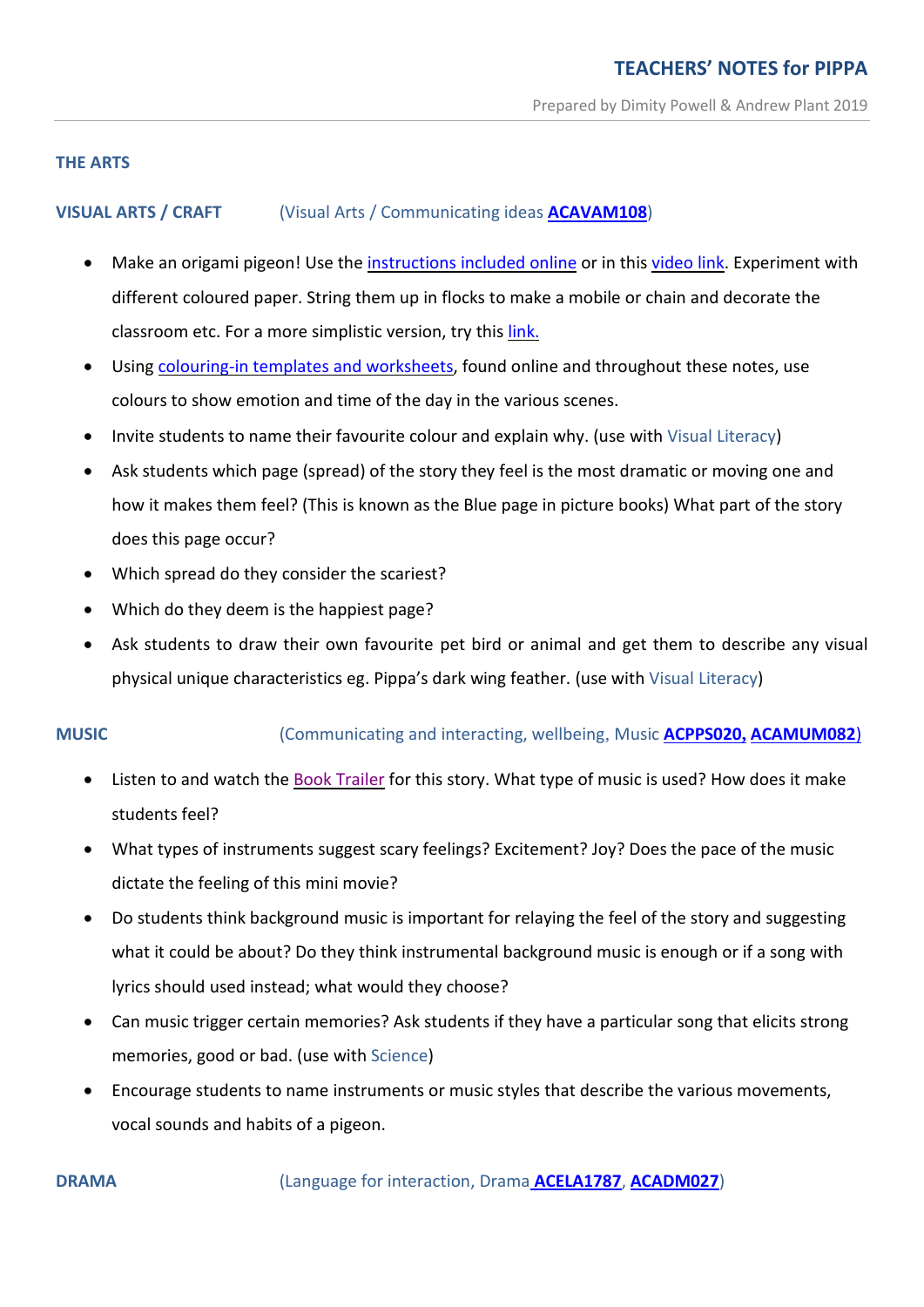- Using string or stick [puppets](https://www.youtube.com/watch?v=mHrGWArHTMM) get students to re-enact the story. Rig up a small stage to facilitate this. (use with Visual Arts and Crafts)
	- o Enlist someone to be the narrator.
- Get students to experiment with how to manipulate the puppets to show the different emotions and voices used in the story. Cover:
	- o Body Language
	- o Stage position
	- $\circ$  Influence of music to the performance when to use it to inject drama or relief for the audience.
- Re-enact the story with students but not using words or a narrator, just music to accentuate the:
	- o 'light and shade' moments of the story
	- o Show scene changes
	- o Mood changes (use with Music)

# **SOCIAL SCIENCE** (Social Health **[ACPPS005,](https://www.australiancurriculum.edu.au/Search/?q=ACPPS005) [ACPPSO17,](https://www.australiancurriculum.edu.au/Search/?q=ACPPS017) [ACELA1787,](https://www.australiancurriculum.edu.au/Search/?q=ACELA1787) [ACPPS020](https://www.australiancurriculum.edu.au/f-10-curriculum/health-and-physical-education/?year=12994&strand=Personal%2C+Social+and+Community+Health&strand=Movement+and+Physical+Activity&capability=ignore&capability=Literacy&capability=Numeracy&capability=Information+and+Communication+Technology+%28ICT%29+Capability&capability=Critical+and+Creative+Thinking&capability=Personal+and+Social+Capability&capability=Ethical+Understanding&capability=Intercultural+Understanding&priority=ignore&priority=Aboriginal+and+Torres+Strait+Islander+Histories+and+Cultures&priority=Asia+and+Australia%E2%80%99s+Engagement+with+Asia&priority=Sustainability&elaborations=true&elaborations=false&scotterms=false&isFirstPageLoad=false#cdcode=ACPPS020&level=1-2)**)

- Discuss the notion of risk-taking.
- When is risk-taking beneficial / healthy? When is it not?
- Get students to discuss how they feel when they are not allowed to do something mad, frustrated, safe, determined, rebellious?
- Do students understand the concept of 'stranger danger' and can they identify people in their lives they can trust? Get them to name them. (use with Inferential and Critical Thinking / Protective Behaviours / Safe People [WORKSHEET 2\)](http://www.dimitypowell.com/wp-content/uploads/2019/02/Safe-People-Worksheet-2.pdf)
- Discuss the meaning of parenting. What do students perceive their parents' / care givers' roles to be: to protect, teach, entertain, guide etc.
- Discuss the difference between *being cautious* and *being over cautious / unnecessarily afraid*. Explain why it is important to try new things safely and explore new situations
- Ask them why they think this is because you may miss out learning, tasting, trying new wonderful things.
- When is it important to listen to your parents?
- Give an example when it might be okay to ignore parental advice and 'go solo'?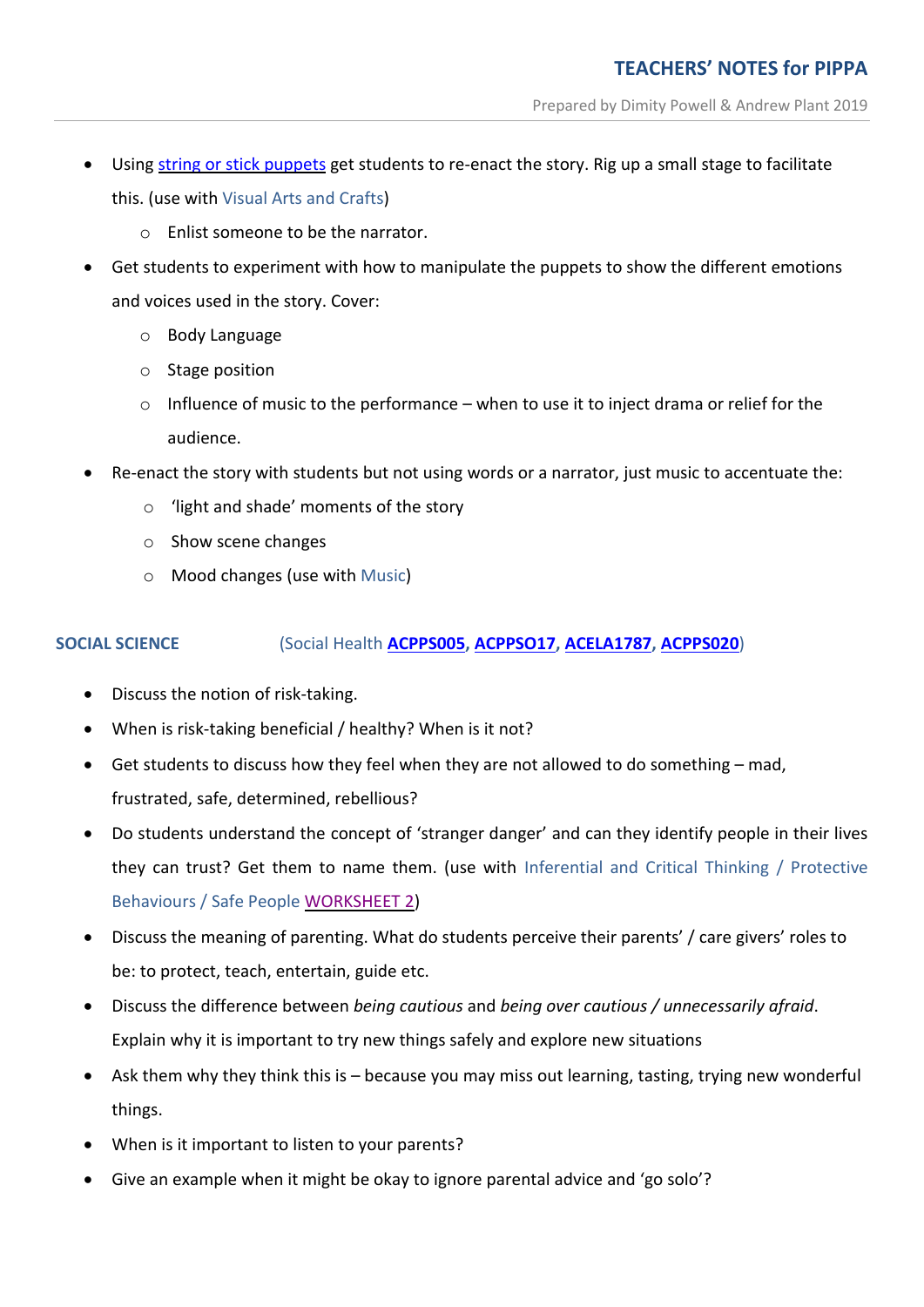- Pippa left without telling her parents. Do students think this is okay / the right or wrong thing to do?
- Ask how students feel when something makes them feel frustrated. Get them to list some of the ways or things that would help them feel less frustrated. Explore ways to cope with bad feelings: writing / drawing them down, stepping back and counting to ten, meditation, talking about them, engaging in your favourite activity, burning energy, crying, telling jokes, sharing your anxieties with someone you trust… and so on.
- '*Pippa loves to explore'*. Name / discuss other great explorers e.g.; Columbus, Cook, Doc Who! (use with History / Contemporary Society)
- Can students name any famous pigeons in history or in fiction and what they are noted for?

## **SCIENCE, NATURAL SCIENCE & GEOGRAPHY (STEM)**

- What is a pigeon? Use the Fun Facts page [online](http://www.dimitypowell.com/wp-content/uploads/2018/12/PIGEON-FUN-FACTS-for-WebsiteDecember-2018.pdf) to research!
- Discuss the various types of pigeons. Were students aware of the variety?
- Introduce the term *instinct*. Do students know what this term means? After giving the definition, see if they can identify Pippa's instincts.
	- $\circ$  What traits and instincts are unique to pigeons, namely homing pigeons?
	- $\circ$  Do students regard pigeons as: pests, useful, beautiful, funny, useless? How have their viewpoints been determined by stereotypes? (use with Social Science)
- Invite opinions as to how pigeons can navigate their way home GPS, guess work, luck?
	- o Compare these with current scientific explanations (research online).
	- o Do they think this is a learnt behavior or something they are born with?
- What type of device would students invent to:
	- o Prevent them from getting lost
	- o Help them find their way home if they get lost
	- o List the ones they already know and elaborate from there: apps, sat nav, maps, asking someone… for example.
- Introduce map-making. Either draw a graph with grids to encourage students to 'map' Pippa's way home or use the Find Her Way [Maze](http://www.dimitypowell.com/pippa-downloadable-fun/) Map [WORKSHEETS](http://www.dimitypowell.com/wp-content/uploads/2019/01/MAZE-Map-template.pdf) 3 [&](http://www.dimitypowell.com/wp-content/uploads/2019/01/MAZE-Map-template-No.-2-Triangle.pdf) 4 (use with Mathematics and Visual

Arts)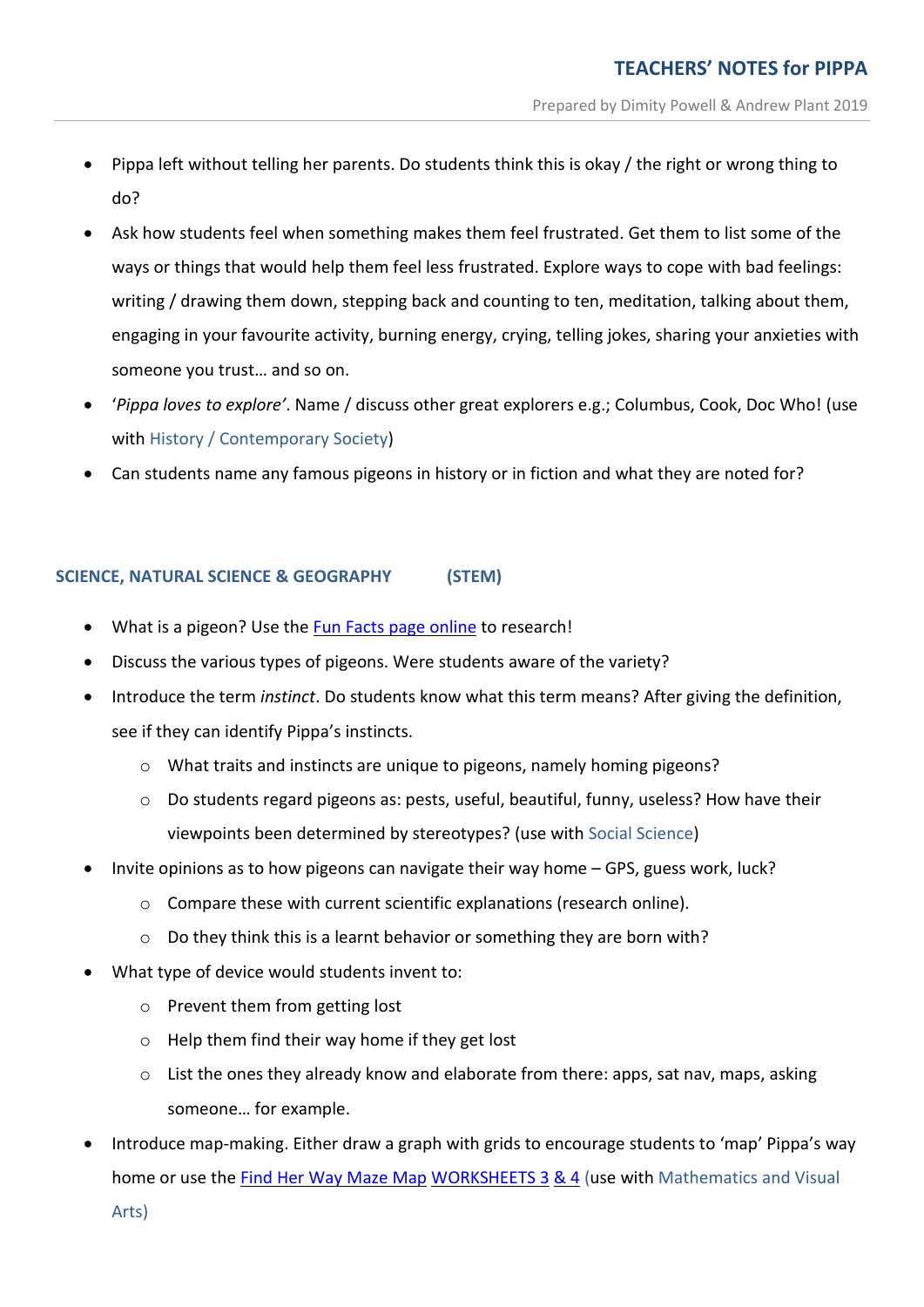- Pippa's first flight covers a variety of terrains. Get students to list them and discuss their geographical features.
	- o How does Pippa's *bird's-eye-view* differ from ours?
- Consider the five senses and how music, smells and words can stimulate and trigger memories.
	- o Hypothesize why they think this is and then research the answer.
	- $\circ$  Locate words, phrases and images the author and illustrator use in the story to add sensory detail and evoke the reader's senses. Discuss how this could enrich the story telling experience.
- What is a *predator*? Identify those in the story.
- Apart from predators, what other elements represent threats or obstacles in this story? E.g. weather, hunger, thirst, disorientation.
- Humans invented planes to fly and mimic birds. Make a [paper](https://www.youtube.com/watch?v=veyZNyurlwU) plane and see what designs are best for:
	- o Height
	- o Length of flight
	- o Longest time airborne
- Research how birds land and brake. How does this compare to landing and stopping a plane?

# **PHYSICAL EDUCATION** (Health and Wellbeing / **[ACPPS005,](https://www.australiancurriculum.edu.au/Search/?q=ACPPS005) [ACPPS020](https://www.australiancurriculum.edu.au/f-10-curriculum/health-and-physical-education/?year=12994&strand=Personal%2C+Social+and+Community+Health&strand=Movement+and+Physical+Activity&capability=ignore&capability=Literacy&capability=Numeracy&capability=Information+and+Communication+Technology+%28ICT%29+Capability&capability=Critical+and+Creative+Thinking&capability=Personal+and+Social+Capability&capability=Ethical+Understanding&capability=Intercultural+Understanding&priority=ignore&priority=Aboriginal+and+Torres+Strait+Islander+Histories+and+Cultures&priority=Asia+and+Australia%E2%80%99s+Engagement+with+Asia&priority=Sustainability&elaborations=true&elaborations=false&scotterms=false&isFirstPageLoad=false#cdcode=ACPPS020&level=1-2)**)

- Dancing is a fun physical activity that makes you laugh, move and feel good useful in times of stress and despair. What other physical activities could positively improve mental wellbeing? (Hint: there were some in *The [Fix-It](http://www.dimitypowell.com/the-fix-it-man-downloadable-fun/) Man*!)
- Flying is very physical too. What other sports or activities:
	- o Allow humans to fly?
	- o Simulate the sensation of flying?
- Skydiving, surf kiting and parasailing are some sports that use parachutes to simulate flying. Use a giant parachute with a group of students to make objectives move / create movement.
- Jumping off roofs like Superman is not a good way to fly. Discuss why not. What are some of the potential consequences? (use with Social Science)